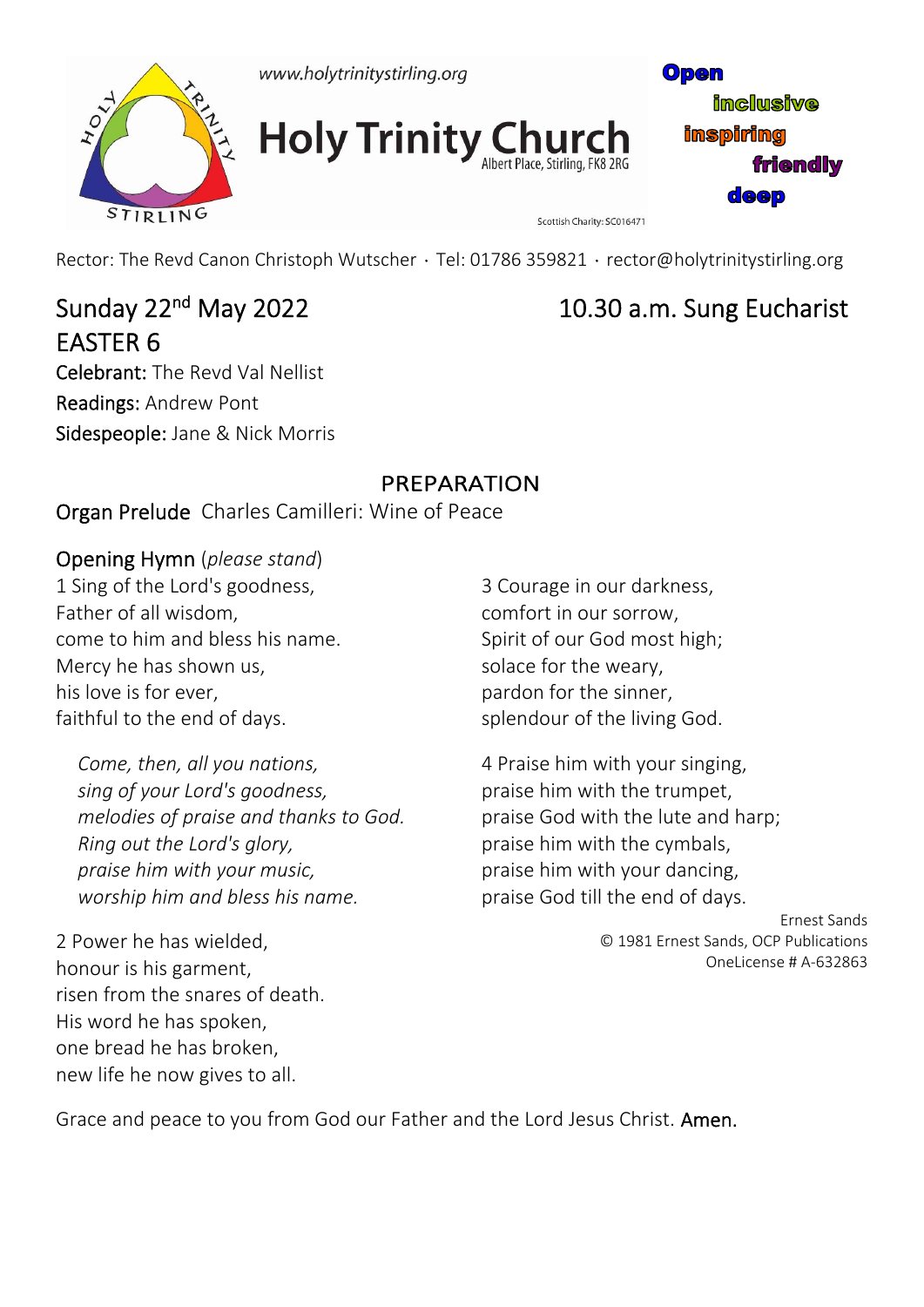# Collect for Purity

Almighty God, to whom all hearts are open, all desires known, and from whom no secrets are hidden: cleanse the thoughts of our hearts by the inspiration of your Holy Spirit, that we may perfectly love you, and worthily magnify your holy name; through Christ our Lord. Amen.

### Confession and Absolution

God is love and we are God's children, there is no room for fear in love. We love because God loved us first. Let us confess our sins in penitence and faith.

#### *Silence*

God our Father, we confess to you and to our fellow members in the Body of Christ that we have sinned in thought, word and deed, and in what we have failed to do. We are truly sorry. Forgive us our sins, and deliver us from the power of evil. For the sake of your Son who died for us, Jesus Christ, our Lord.

God, who is both power and love, forgive us and free us from our sins, heal and strengthen us by the Holy Spirit and raise us to new life in Christ our Lord. Amen.

#### Gloria Kilcreggan Mass (*see separate music sheet*) (*please stand*)

*Glory to God, to God in the highest, and peace to his people on earth. Lord God, heavenly King, almighty God and Father, we worship you, we give you thanks, we praise you for your glory, we worship you, we give you thanks, we praise you for your glory. Glory to God, to God in the highest, and peace to his people on earth. Glory to God, to God in the highest, and peace to his people on earth. Lord Jesus Christ, only Son of the Father, Lord God, Lamb of God, you take away the sin of the world: have mercy on us, you are seated at the right hand of the Father: receive our prayer, receive our prayer. For you alone are the Holy One, you alone are the Lord, you alone are the Most High, Jesus Christ, you alone are the Most High Jesus Christ, with the Holy Spirit, in the glory of God, of God the Father. Amen, Amen.*

# Collect

O God, from whom all good things arise: grant such grace to those who call on you, that, by your inspiration, we may ponder those things that are right, and, by your guidance, do them; through Jesus Christ, our Lord, who lives and reigns with you, in the unity of the Holy Spirit, one God, world without end. Amen.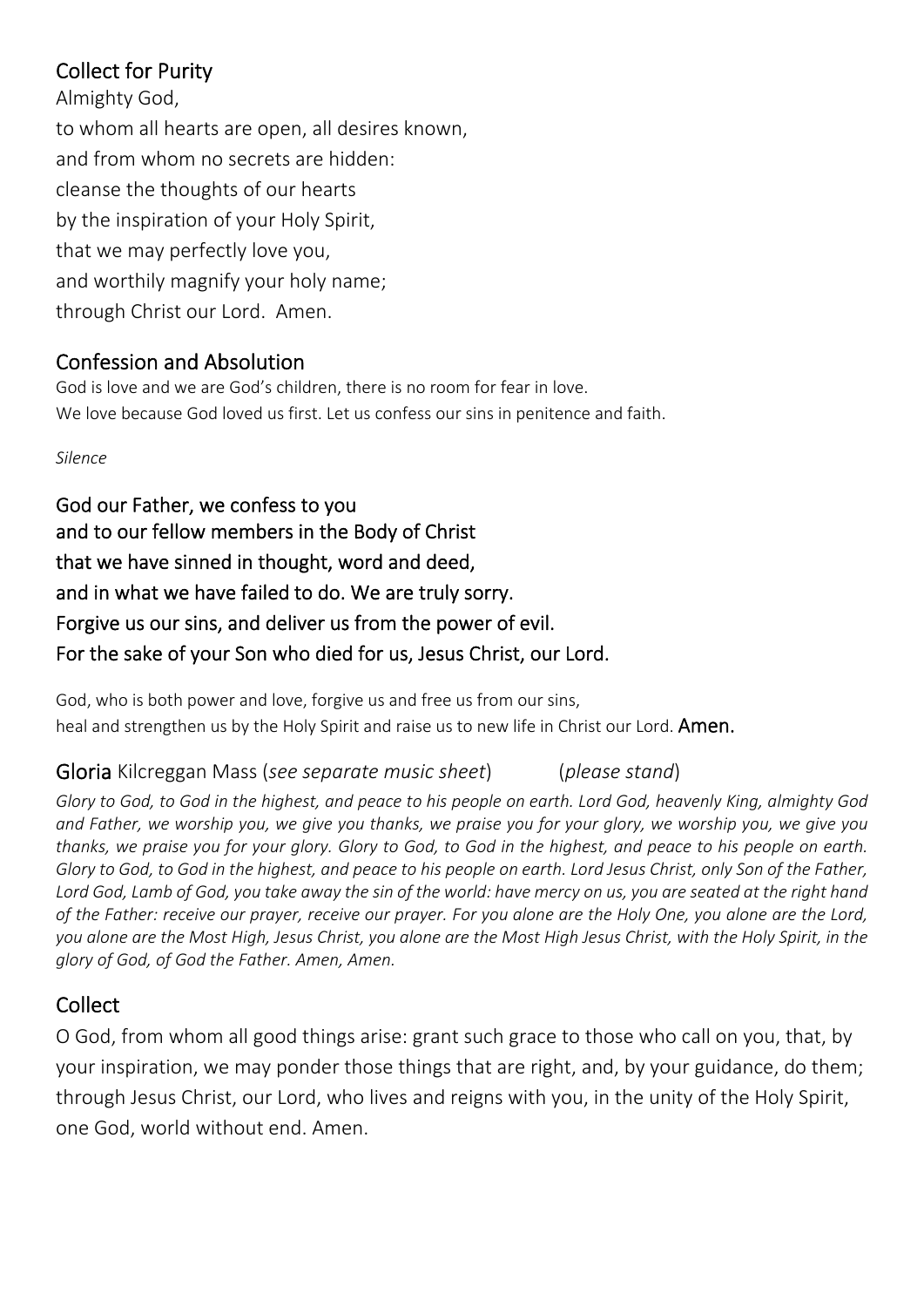# THE LITURGY OF THE WORD

#### First Reading: Acts 16.9‐15 (*please sit*)

During the night Paul had a vision: there stood a man of Macedonia pleading with him and saying, 'Come over to Macedonia and help us.<sup>' 10</sup> When he had seen the vision, we immediately tried to cross over to Macedonia, being convinced that God had called us to proclaim the good news to them. <sup>11</sup> We set sail from Troas and took a straight course to Samothrace, the following day to Neapolis,  $^{12}$  and from there to Philippi, which is a leading city of the district of Macedonia and a Roman colony. We remained in this city for some days.  $^{13}$  On the sabbath day we went outside the gate by the river, where we supposed there was a place of prayer; and we sat down and spoke to the women who had gathered there.  $^{14}$  A certain woman named Lydia, a worshipper of God, was listening to us; she was from the city of Thyatira and a dealer in purple cloth. The Lord opened her heart to listen eagerly to what was said by Paul. 15 When she and her household were baptized, she urged us, saying, 'If you have judged me to be faithful to the Lord, come and stay at my home.' And she prevailed upon us.

# Psalm 67 (*please join in saying the text in bold, pausing shortly at the \*asterisk*) *Refrain:* Let the peoples praise you, O God; let all the peoples praise you.

May God be merciful to us and bless us,\* show us the light of his countenance and come to us.

#### Let your ways be known upon earth,\* your saving health among all nations.

Let the peoples praise you, O God;\* let all the peoples praise you.

#### Let the nations be glad and sing for joy,\* for you judge the peoples with equity and guide all the nations upon earth.

Let the peoples praise you, O God;\* let all the peoples praise you.

#### The earth has brought forth her increase;\* may God, our own God, give us his blessing.

May God give us his blessing,\* and may all the ends of the earth stand in awe of him.

#### *Refrain:* Let the peoples praise you, O God; let all the peoples praise you.

#### Second Reading: Revelation 21.10,22‐22.5

In the spirit the angel carried me away to a great, high mountain and showed me the holy city Jerusalem coming down out of heaven from God. 22 I saw no temple in the city, for its temple is the Lord God the Almighty and the Lamb. <sup>23</sup> And the city has no need of sun or moon to shine on it, for the glory of God is its light, and its lamp is the Lamb. 24 The nations will walk by its light, and the kings of the earth will bring their glory into it. <sup>25</sup> Its gates will never be shut by day—and there will be no night there. <sup>26</sup> People will bring into it the glory and the honour of the nations. <sup>27</sup> But nothing unclean will enter it, nor anyone who practises abomination or falsehood, but only those who are written in the Lamb's book of life. Then the angel showed me the river of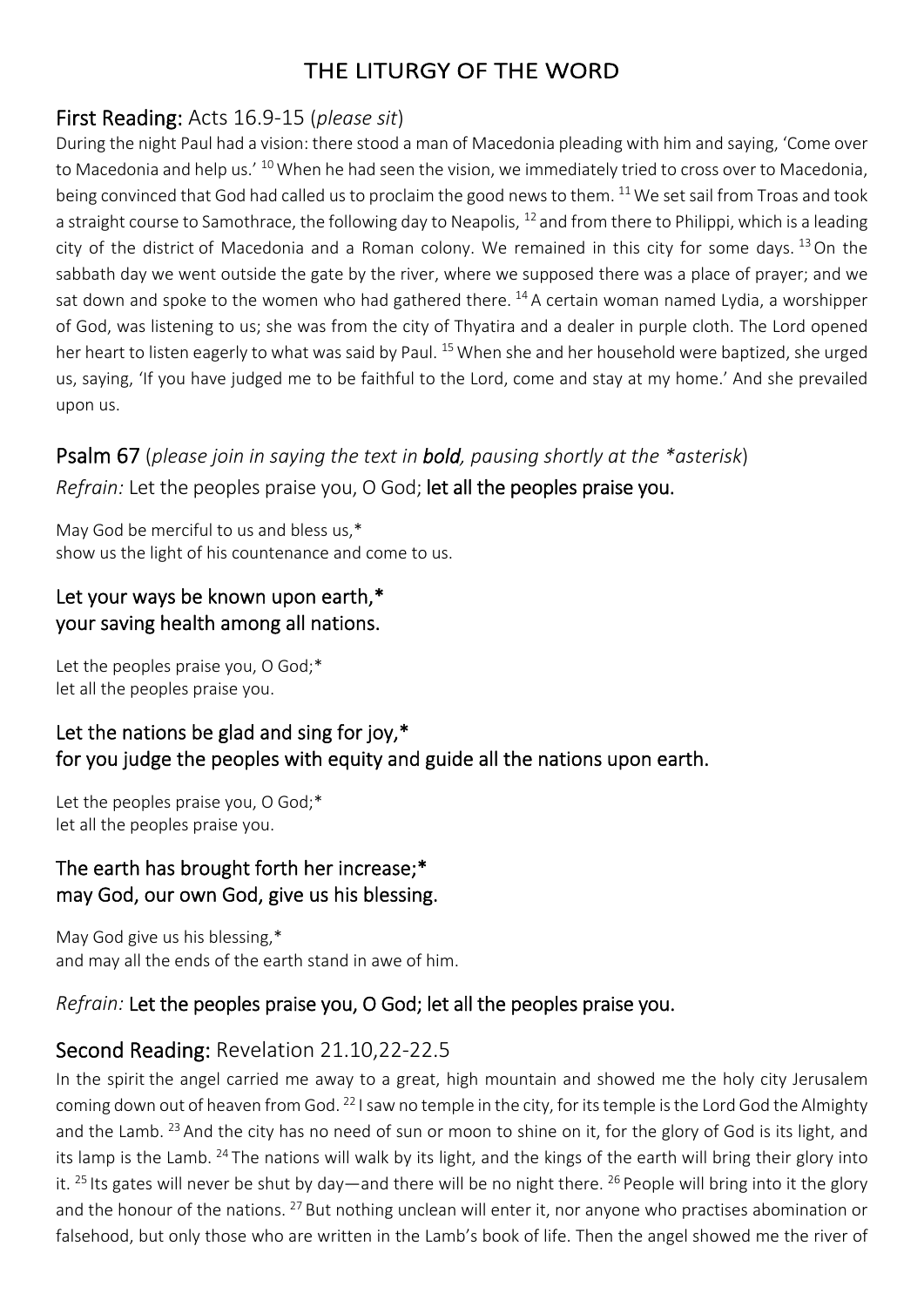the water of life, bright as crystal, flowing from the throne of God and of the Lamb<sup>2</sup> through the middle of the street of the city. On either side of the river is the tree of life with its twelve kinds of fruit, producing its fruit each month; and the leaves of the tree are for the healing of the nations.<sup>3</sup> Nothing accursed will be found there any more. But the throne of God and of the Lamb will be in it, and his servants will worship him; <sup>4</sup> they will see his face, and his name will be on their foreheads.<sup>5</sup> And there will be no more night; they need no light of lamp or sun, for the Lord God will be their light, and they will reign for ever and ever.



#### Gospel: John 14.23‐29 (*please stand*) *When it is announced:* Glory to Christ our Saviour.

Jesus said, 'Those who love me will keep my word, and my Father will love them, and we will come to them and make our home with them. <sup>24</sup> Whoever does not love me does not keep my words; and the word that you hear is not mine, but is from the Father who sent me. <sup>25</sup> 'I have said these things to you while I am still with you. 26 But the Advocate, the Holy Spirit, whom the Father will send in my name, will teach you everything, and remind you of all that I have said to you. <sup>27</sup> Peace I leave with you; my peace I give to you. I do not give to you as the world gives. Do not let your hearts be troubled, and do not let them be afraid. <sup>28</sup> You heard me say to you, "I am going away, and I am coming to you." If you loved me, you would rejoice that I am going to the Father, because the Father is greater than I.<sup>29</sup> And now I have told you this before it occurs, so that when it does occur, you may believe.

Give thanks to the Lord for this glorious Gospel. Praise to Christ our Lord.

#### Sermon: The Revd Val Nellist

#### Nicene Creed (*please stand*)

We believe in one God, the Father, the almighty, maker of heaven and earth, of all that is, seen and unseen. We believe in one Lord, Jesus Christ, the only Son of God, eternally begotten of the Father, God from God, Light from Light, true God from true God, begotten, not made, of one substance with the Father. Through him all things were made. For us and for our salvation he came down from heaven; by the power of the Holy Spirit he became incarnate of the Virgin Mary, and was made human. For our sake he was crucified under Pontius Pilate; he suffered death and was buried. On the third day he rose again in accordance with the Scriptures;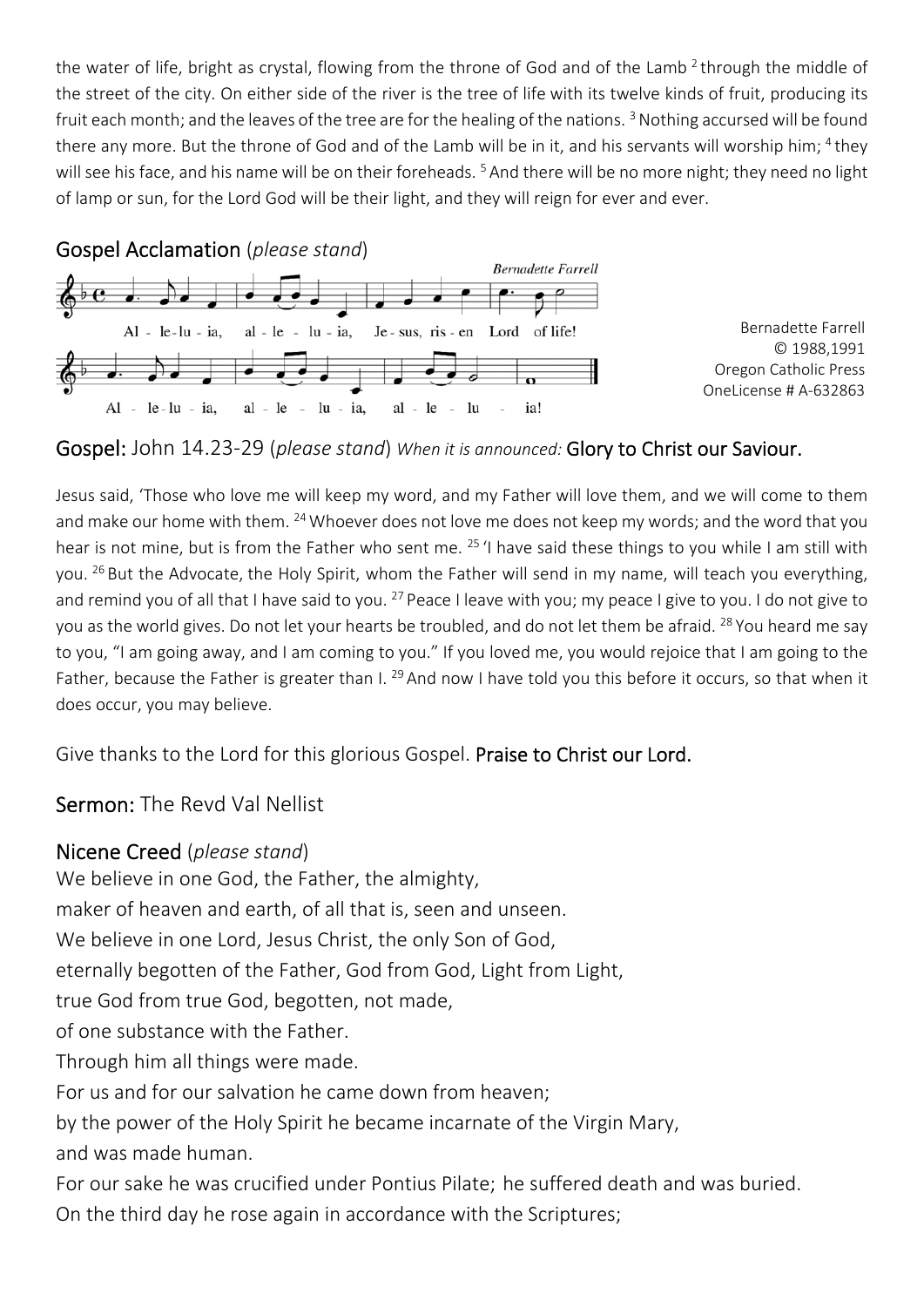he ascended into heaven and is seated at the right hand of the Father. He will come again in glory to judge the living and the dead, and his kingdom will have no end. We believe in the Holy Spirit, the Lord, the giver of life, who proceeds from the Father. With the Father and the Son, he is worshipped and glorified. He has spoken through the Prophets. We believe in one holy catholic and apostolic Church. We acknowledge one baptism for the forgiveness of sins. We look for the resurrection of the dead, and the life of the world to come. Amen.

Intercessions led by Cathy Johnston (*please sit*)

The Peace (*please stand*) We meet in Christ's name.Let us share his peace.

# THE LITURGY OF THE SACRAMENT

### Offertory Hymn (*please stand*)

1 Meekness and majesty, manhood and deity, in perfect harmony the Man who is God: Lord of eternity dwells in humanity, kneels in humility and washes our feet. *Oh, what a mystery, meekness and majesty. Bow down and worship, for this is your God, this is your God.*  2 Father's pure radiance, perfect in innocence, yet learns obedience to death on a cross. Suffering to give us life, conquering through sacrifice, and as they crucify prays: 'Father forgive.' 3 Wisdom unsearchable, God the invisible, love indestructible in frailty appears. Lord of infinity, stooping so tenderly,

lifts our humanity to the heights of his throne.

Graham Kendrick © 1986 Thankyou Music CCLI Licence # 237731

# Offertory Prayer (*please stand*)

Let us present our offerings to the Lord.

Yours, Lord, is the greatness, the power, the glory, the splendour and the majesty; for everything in heaven and on earth is yours. All things come from you, and of your own we give you.

# The Eucharistic Prayer

The Lord be with you. And also with you. Lift up your hearts. We lift them to the Lord. Let us give thanks to the Lord our God. It is right to give God thanks and praise.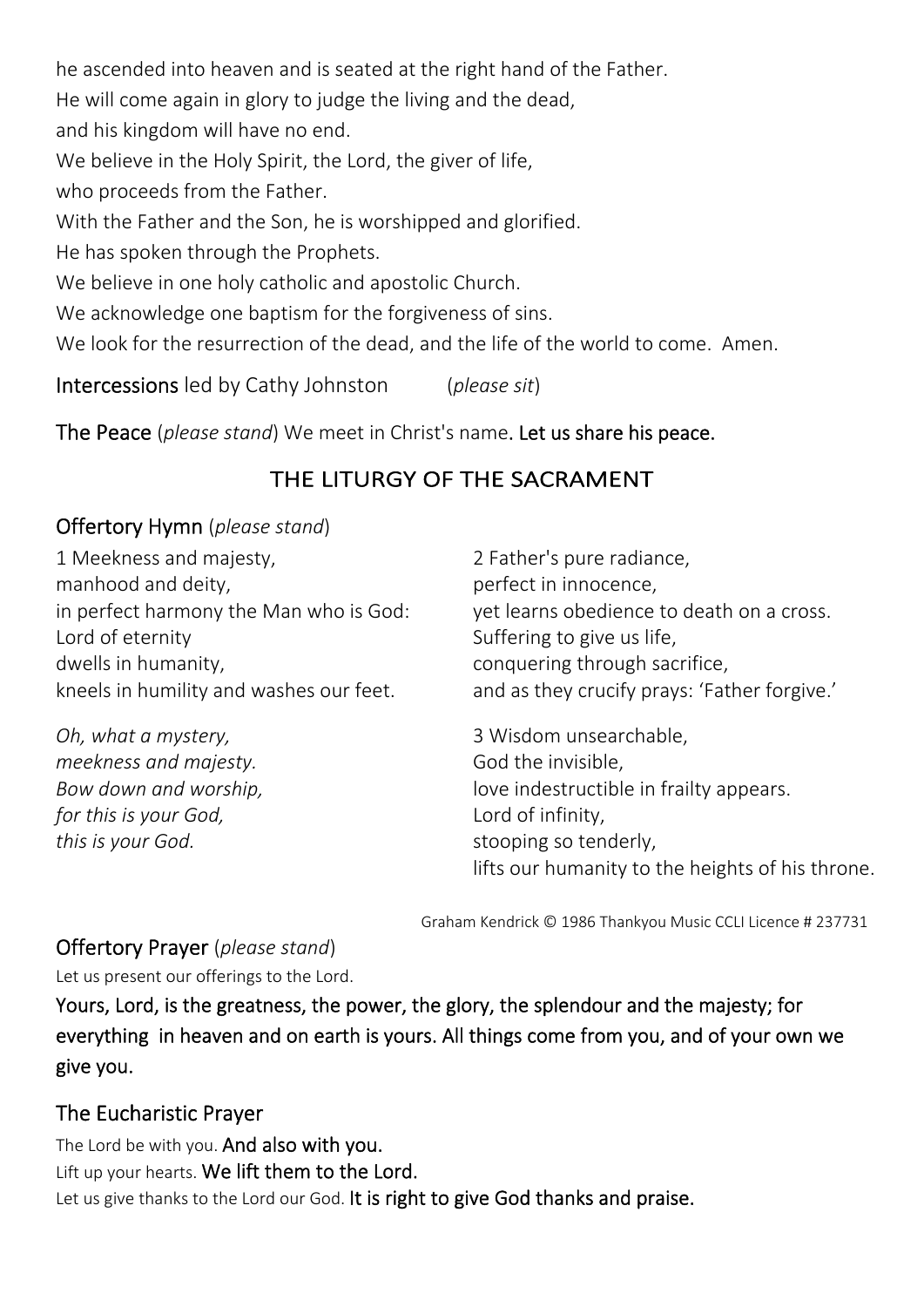Worship and praise belong to you, Author of all being. Your power sustains, your love restores, our broken world. You are unceasingly at work, from chaos bringing order and filling emptiness with life. Christ, raised from the dead, proclaims the dawn of hope. He lives in us that we may walk in light. Your Spirit is fire in us, your breath is power to purge our sin and warm our hearts to love. As children of your redeeming purpose, freed by him who burst from the tomb and opened the gate of life, we offer you our praise, with angels and archangels and the whole company of heaven, singing the hymn of your unending glory:

# Holy, holy, holy Lord God of power and might. Heaven and earth are full of your glory. Hosanna in the highest. Blessed is he who comes in the name of the Lord. Hosanna in the highest. (*please sit*)

Praise and thanksgiving be to you, Lord of all, for by the Cross eternal life is ours and death is swallowed up in victory. In the first light of Easter, glory broke from the tomb and changed the women's sorrow into joy. From the Garden the mystery dawned that he whom they had loved and lost is with us now in every place for ever. Making himself known in the breaking of the bread, speaking peace to his fearful disciples, welcoming weary fisherman on the shore, he renewed his promise of his presence and of a new birth in the Spirit, who sets the seal of freedom on your sons and daughters. Before he was given up to suffering and death, recalling the night of Israel's release, the night in which slaves walked free, at supper with his disciples he took bread and offered you thanks. He broke the bread, and gave it to them, saying: "Take, eat. This is my Body: it is broken for you." After supper, he took the cup, he offered you thanks, and gave it to them saying: "Drink this, all of you. This is my Blood of the new covenant; it is poured out for you, and for all, that sins may be forgiven. Do this in remembrance of me."

#### We now obey your Son's command. We recall his blessed passion and death, his glorious resurrection and ascension; and we look for the coming of his Kingdom. Made one with him, we offer you these gifts and with them ourselves, a single, holy, living sacrifice.

Hear us, most merciful Father, and send your Holy Spirit upon us and upon this bread and this wine, that, overshadowed by his life‐giving power, they may be the Body and Blood of your Son, and we may be kindled with the fire of your love and renewed for the service of your Kingdom.

Help us, who are baptised into the fellowship of Christ's Body to live and work to your praise and glory; may we grow together in unity and love until at last, in your new creation, we enter into our heritage in the company of the Virgin Mary, the apostles, and prophets, and of all our brothers and sisters living and departed.

Through Jesus Christ our Lord, with whom, and in whom, in the unity of the Holy Spirit, all honour and glory be to you, Lord of all ages, world without end. **Amen.** 

#### The Breaking of the Bread

The living bread is broken for the life of the world. Lord, unite us in this sign.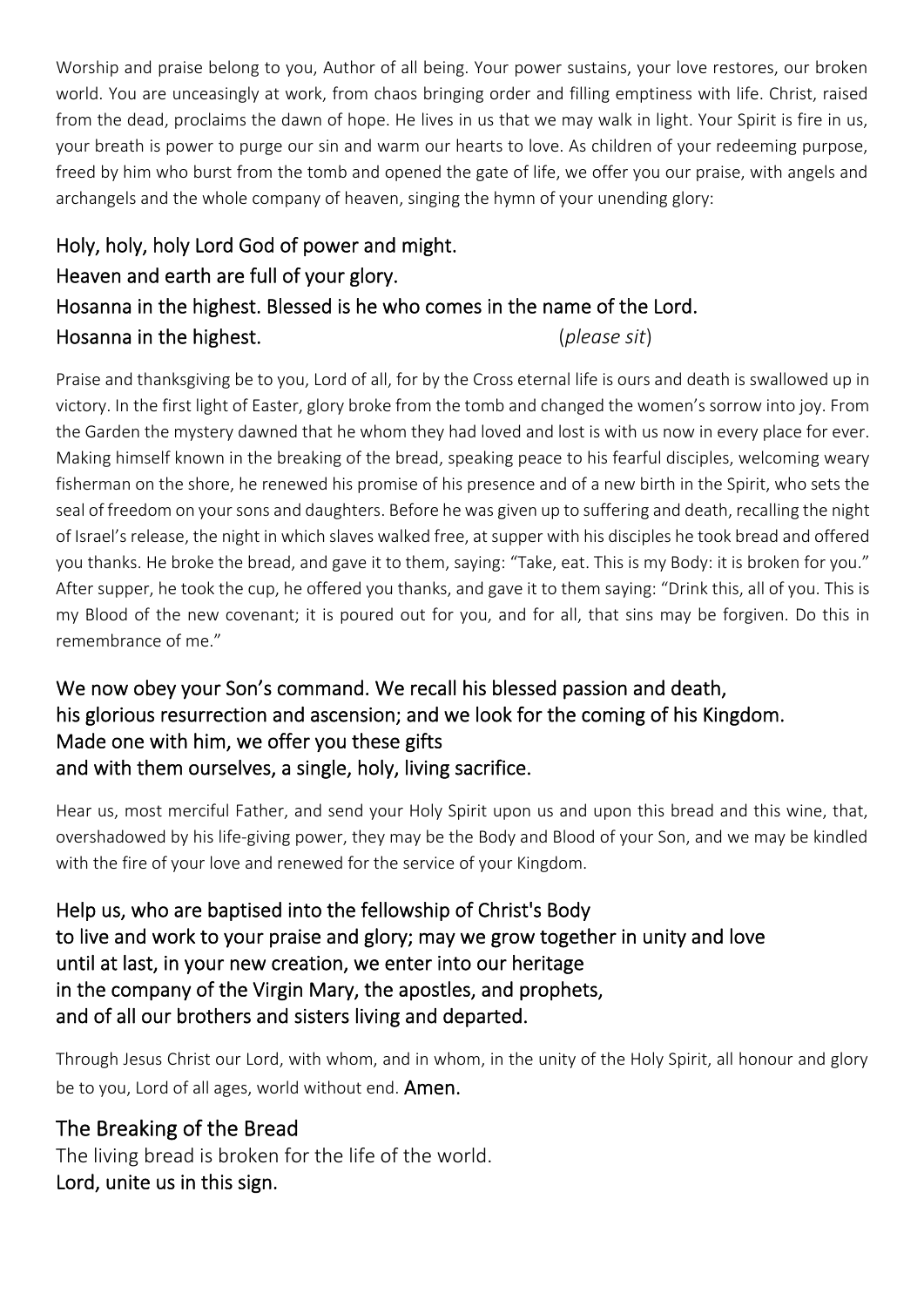#### The Lord's Prayer

Our Father in heaven, hallowed be your name, your kingdom come, your will be done, on earth as in heaven. Give us today our daily bread. Forgive us our sins as we forgive those who sin against us. Do not bring us to the time of trial but deliver us from evil. For the kingdom, the power and the glory are yours, now and for ever. Amen.

#### Agnus Dei *see separate music sheet*

Jesus, Lamb of God: have mercy on us. Jesus, bearer of our sins: have mercy on us. Jesus, Redeemer of the world: give us your peace.

Communion *is administered at the bottom of the chancel steps. Please use the hand sanitiser provided before and after receiving communion.* 

1 O Tree of Life, by running stream, your roots sink deep in ancient dream of life reborn from death's dark flood turned crystal clear by paschal blood.

2 O Tree of Life, we hunger still for fruit that grows on that dark hill. We seek the One who rose alone from throne of wood to glory's Throne. 3 O Tree of Life, we bow in praise before the One in glory raised in love to reign in majesty through your bright wood, O living Tree!

Genevieve Glen OSB © The Benedictine Nuns of the Abbey of St Walburga

# THANKSGIVING AND SENDING OUT

#### Post Communion Prayer

Loving God, your steadfast purpose is the completion of all things in your Son. May we who have received the pledges of the kingdom, live by faith, walk in hope and be renewed in love, until the world reflects your glory and you are all in all; through Jesus Christ our Lord. Amen.

#### Final Hymn (*please stand*)

1 Come, living God, when least expected, when minds are dull and hearts are cold, through sharpening word and warm affection revealing truths as yet untold.

2 Break from the tomb in which we hide you to speak again in startling ways; break through the words in which we bind you to resurrect our lifeless praise.